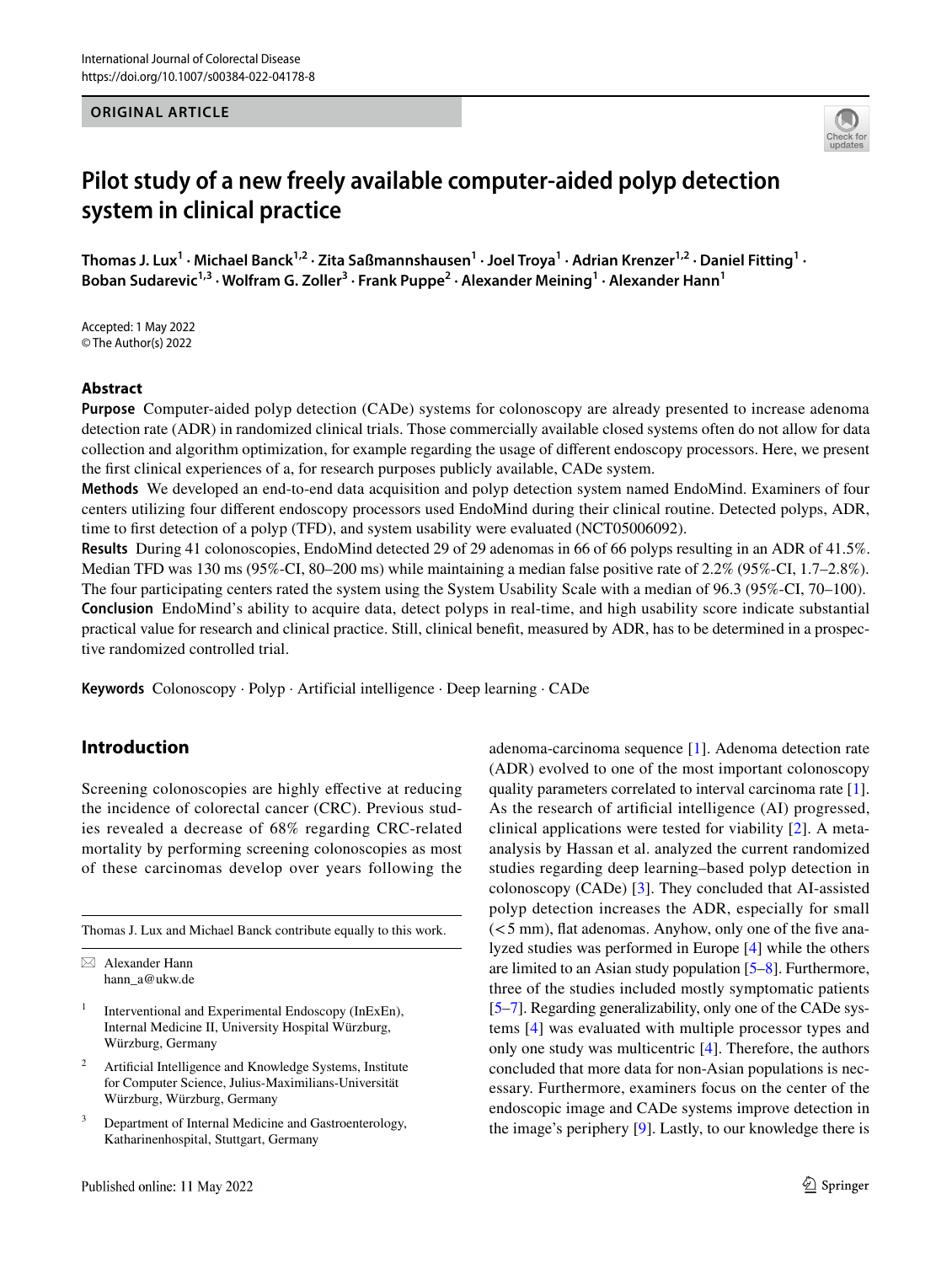no data regarding usability and acceptance of CADe systems in clinical practice.

In this study, we present the pilot phase results of our real-time CADe polyp detection system EndoMind and its framework applied in clinical practice. The proposed framework is an end-to-end solution capable of data acquisition for the training of neural networks as well as clinical application of the AI. The AI was developed utilizing multicentric data acquired by the EndoMind framework itself using different endoscopy processor types. Therefore, it is capable of fast development, evaluation, and real-time application of AI-based video analysis. Lastly, we analyzed the physicians' feedback to evaluate the potential hardships of migrating this powerful tool for polyp detection to clinical application.

## **Methods**

#### **Development of EndoMind hardware and software**

EndoMind hardware utilizes regular off-the-shelf components including a high-performance computer and a video grabber card that provide compatibility with a multitude of available endoscopy processors. The components were determined based on optimal requirements for a real-time AI application system while maintaining afordable pricing to make this freely available system easy to implement for clinicians in the future. Supplementary Table 1 lists the hardware composition resulting in a total price of about 2,880 €.

The CADe system, including software and hardware, was developed to perform data acquisition of the video signal and the exact location of the AI predictions as well as real-time polyp detection simultaneously. The software is able to handle a wide range of endoscopy processor video signals, including analog to ultra-high defnition standards. The video signal is processed to single images called frames independently of the input source. Those are then forwarded to three processing pipelines (Display, AI, and Recording) in parallel to ft the requirements for real-time application (Supplementary Fig. 1). This parallelization minimizes video delay as only the predictions are visualized on a later frame. Furthermore, the AI predicts only every second to third frame and extrapolates the results to the remaining frames. The AI is based on a convolutional neural network that was trained with 506,338 manually annotated images from endoscopic examinations with and without visible polyps. The software's detailed structure is explained in Supplementary Material. EndoMind software including a detailed installation handbook is freely available for research purposes ([https://www.ukw.de/research/inexen/](https://www.ukw.de/research/inexen/ai-applied-in-real-time/) [ai-applied-in-real-time/\)](https://www.ukw.de/research/inexen/ai-applied-in-real-time/).

## **Participants**

We retrospectively reviewed colonoscopy reports and corresponding videos of our randomized controlled trial's pilot phase data. Here, examiners with at least 10 years of experience in performing colonoscopies were asked to evaluate EndoMind before starting the randomized study phase (NCT05006092). Only complete video recordings were included. The evaluated video recordings originate from four diferent endoscopy processors (Olympus CV-170 and CV-190 (Olympus Europa SE & Co. KG, Hamburg, Germany), Pentax i7000 (Pentax Europe GmbH, Hamburg, Germany), and Storz TC301 (Karl Storz SE & Co. KG, Tuttlingen, Germany)). Centers included three outpatient gastroenterological practices and one community-based hospital.

## **Data annotation**

A physician (TJL) annotated each video from start to end and a board-certifed gastroenterologist (AH) verifed annotations. Sequences including polyps were labeled as such. Polyp size, morphology, pathological report if available, location and Boston bowel preparation scale (BBPS) were retrospectively identifed. Polyps were categorized as proximal if located between caecum and the left fexure, otherwise as distal. Withdrawal time was determined as the time diference of the last anatomic landmark inspection (ileocecal valve, appendix, or ileum) and last image inside of the body [[10\]](#page-5-3). Time spent on endoscopic interventions was manually annotated and subtracted from withdrawal time as well as all other evaluations. Each CADe prediction was labeled as true or false positive.

## **Survey**

Examiners of the four centers were asked to participate in an online survey about the EndoMind usage (Supplementary Table 2). The survey consisted of the System Usability Scale (SUS) resulting in a total score of 0 to 100 points. Additional questions about the EndoMind performance were rated using a Likert scale from 1 (strongly disagree) to 5 (strongly agree) or percentage estimates.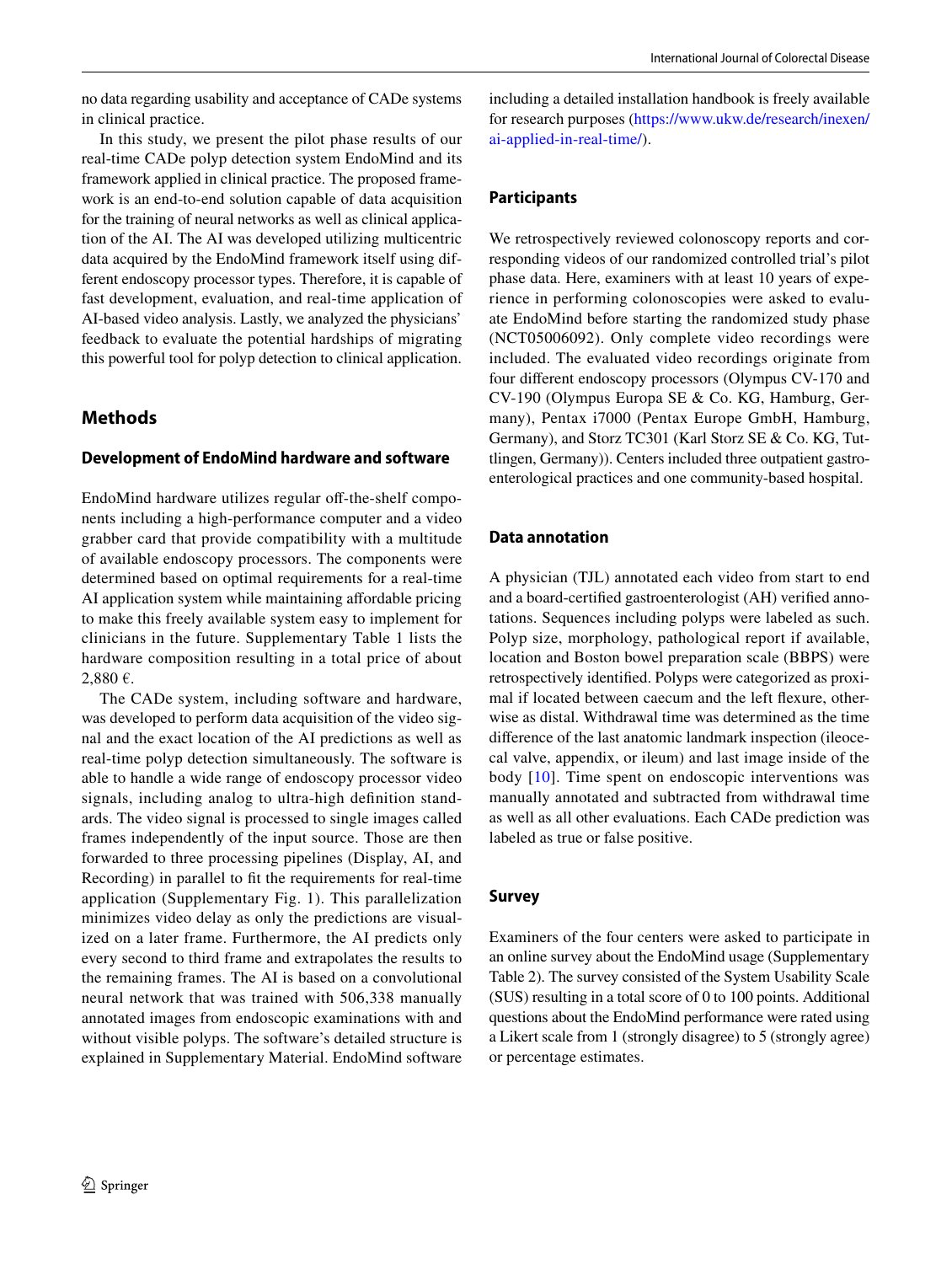#### **Statistical analysis**

Statistical analysis was performed using Python 3.10. Sensitivity was defned as the number of polyps detected in at least one frame divided by the number of all visible polyps. Time to frst detection (TFD) was determined for each polyp as the visible time between polyp appearance and the frst frame with correct CADe detection. For histology-based analyses, polyps without available histology due to not performed resection were excluded. Data was tested for normal distribution using SciPy's normal test. For data with normal distribution, mean and standard deviation were calculated. For non-normal distributed data, median and its two-sided 95% confdence intervals (CI) were calculated using bootstrapping  $(n=1000)$ .

## **Ethical considerations**

The study was approved by the local ethical committee responsible for each study center (Ethik-Kommission Landesärztekammer Baden-Württemberg (F-2021–047), Ethik-Kommission Landesärztekammer Hessen (2021–2531), and Ethik-Kommission der Landesärztekammer Rheinland-Pfalz (2021–15,955)). All procedures were in accordance with the Helsinki Declaration of 1964 and later versions. Signed informed consent from each patient was obtained prior to participation.

# **Results**

## **Patient characteristics**

Using EndoMind (Fig. [1](#page-2-0)), 41 examinations were recorded during the pilot phase of the study in four centers. Patient characteristics are presented in Table [1.](#page-2-1) Most examinations were performed for colorectal cancer screening or surveillance (63.4%). BBPS was rated as six or higher in 95.1% of the examinations. Characteristics of the participating examiners are presented in Supplementary Table 3.

## **CADe performance**

In total, 66 polyps were identifed in 41 colonoscopies. Figure [2](#page-3-0) depicts representative images of EndoMind detections. Polyp characteristics and detection metrics are summarized in Table [2.](#page-3-1) Of the 37 histologically evaluated polyps, 29 were diagnosed as adenomatous resulting in an ADR of 41.5%. EndoMind detected 29 of 29 adenomas and 66 of 66 polyps. Overall, median TFD was as fast as 130 ms (95%-CI, 80–200 ms).

Manual annotation of all 1,544,063 individual images of which 74,422 (4.82%) contained a visible polyp, revealed



**Fig. 1** EndoMind mounted on an endoscopic tower in one of the participating centers. Presentation of a polyp image on a small screen (lower left corner) and proper detection with a bounding box (upper right corner) by EndoMind (asterisk)

<span id="page-2-0"></span>an overall CADe accuracy of 95.3%. Median false positive detection rate per examination was 2.2% (95%-CI, 1.7–2.8%).

<span id="page-2-1"></span>

| Value             |
|-------------------|
| $62.0(57.0-67.0)$ |
|                   |
| 17(41.5)          |
| 24 (58.5)         |
|                   |
| 26(63.4)          |
| 15 (36.6)         |
| $7.0(7.0-8.0)$    |
| 39 (95.1)         |
| 2(4.9)            |
|                   |

*CI* confdence interval, *BBPS* Boston bowel preparation scale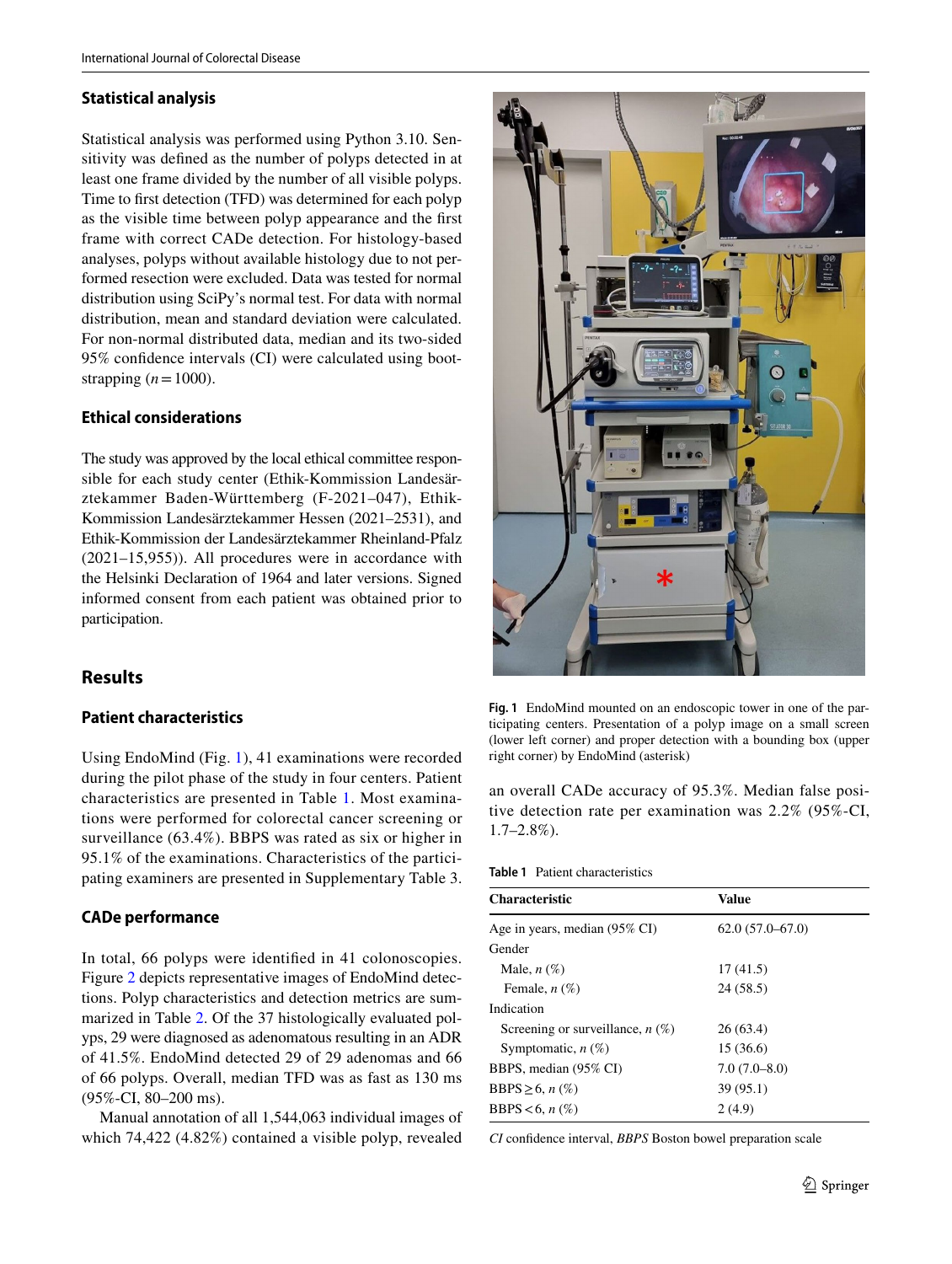

<span id="page-3-0"></span>**Fig. 2** Representative selection of EndoMind detections. EndoMind correctly marks a well visible (left) and a stool covered (middle) polyp with a blue bounding box. A common cause for false positive detections represented by stool on the bowel wall is displayed in the right image

#### **Usability survey**

Examiners participating in the pilot phase rated the usability of EndoMind with a median SUS score of 96.3 (95%-CI, 70–100). The physicians subjectively stated that 89% (95%- CI, 79–94%) of the polyps were detected by our system. Of those polyps 46% (95%-CI, 21–61%) were subjectively detected by EndoMind before the examiner. Anyhow, users partially criticized false detections as distracting (median 3, 95%-CI, 2–3) and as a possible reason for a prolonged withdrawal time (median 2.5, 95%-CI, 2.0–5.0). Lastly, interventionists agreed that the EndoMind system would beneft patient care (median 4.5, 95%-CI, 3.0–5.0) and therefore would like to use it in their clinical routine (median 4.5, 95%-CI, 4.0–5.0).

<span id="page-3-1"></span>

|  |  | <b>Table 2</b> Polyp characteristics and CADe performance |  |  |  |
|--|--|-----------------------------------------------------------|--|--|--|
|--|--|-----------------------------------------------------------|--|--|--|

| Category                | $n\ (\%)$      | TFD in ms,<br>median<br>$(95\% - CI)$ |
|-------------------------|----------------|---------------------------------------|
| All polyps              | 66 (100)       | 130 (80–200)                          |
| <b>Size</b>             |                |                                       |
| $< 5 \text{ mm}$        | 41 (62.1)      | $160(80-260)$                         |
| $5 - 10$ mm             | 19 (28.8)      | $120(60-340)$                         |
| $>10$ mm                | 6(9.1)         | 80 (40–4,380)                         |
| Histology $(n=37)$      |                |                                       |
| Non-adenomatous         | 7              | $200(60-2,280)$                       |
| Tubular adenoma         | 24             | 160 (80–520)                          |
| Tubulovillous adenoma   | 3              | 180 (60–200)                          |
| Sessile serrated lesion | $\overline{c}$ | 160 (100-220)                         |
| Carcinoma               | 1              | $40$ (n.a.)                           |
| Location                |                |                                       |
| Proximal                | 30(45.5)       | 160 (80–350)                          |
| Distal                  | 36 (54.6)      | 120 (60–210)                          |

*TFD* time to first polyp detection, *CI* confidence interval, *n.a.* not available

#### **Discussion**

In this work, we present the freely available CADe system EndoMind. It incorporates recording of endoscopy videos with AI predictions. Additionally, it is capable of real-time polyp detection on a variety of endoscopy processors. We could demonstrate successful installation and use of our system in four non-research-focused centers. While previous studies included mostly symptomatic patients of Asiatic origin in a hospital setting  $[5-7, 11]$  $[5-7, 11]$  $[5-7, 11]$  $[5-7, 11]$ , 63.4% of the colonoscopies included in our pilot phase study were performed as screening or surveillance examinations. Furthermore, we could preliminarily validate high sensitivity (100% of polyps detected) and fast detection (median TFD 130 ms). While this preliminary data may not be directly compared to other studies, the ADR in our pilot phase study was 41.5%. A total of 29 out of 37 (78.4%) histologically evaluated polyps were diagnosed as adenoma which indicates high quality of the performed colonoscopies. Assessing the characteristics of the detected adenomas, we found a similar size distribution compared to previously published studies [[4–](#page-4-3)[7\]](#page-5-1). Other CAD systems report a false positive (FP) rate of 0.9 to 8% [[12–](#page-5-5)[14\]](#page-5-6). Assessment of false detections by EndoMind is located in the lower range with 2.2%. Qualitative screening of coherent false positive detections revealed mainly stoolcovered areas, air bubbles, or pseudo-polyps generated by artifacts due to suction of the mucosa as the most common sources. As especially right-sided polyps are initially often covered by mucus, some of those FP detections may not be eliminated without severely affecting detection of these polyps in the early phase when they appear. Nevertheless, as a recent in depth analysis by Spadaccini et al. demonstrated, examiners can quickly disregard these FPs [[15\]](#page-5-7).

Our usability-focused survey involved only highly experienced examiners, mostly from outpatient treatment centers. We designed EndoMind to assist in screening colonoscopies; therefore, this group resembles the future target group. The participating physicians found EndoMind to be easy to use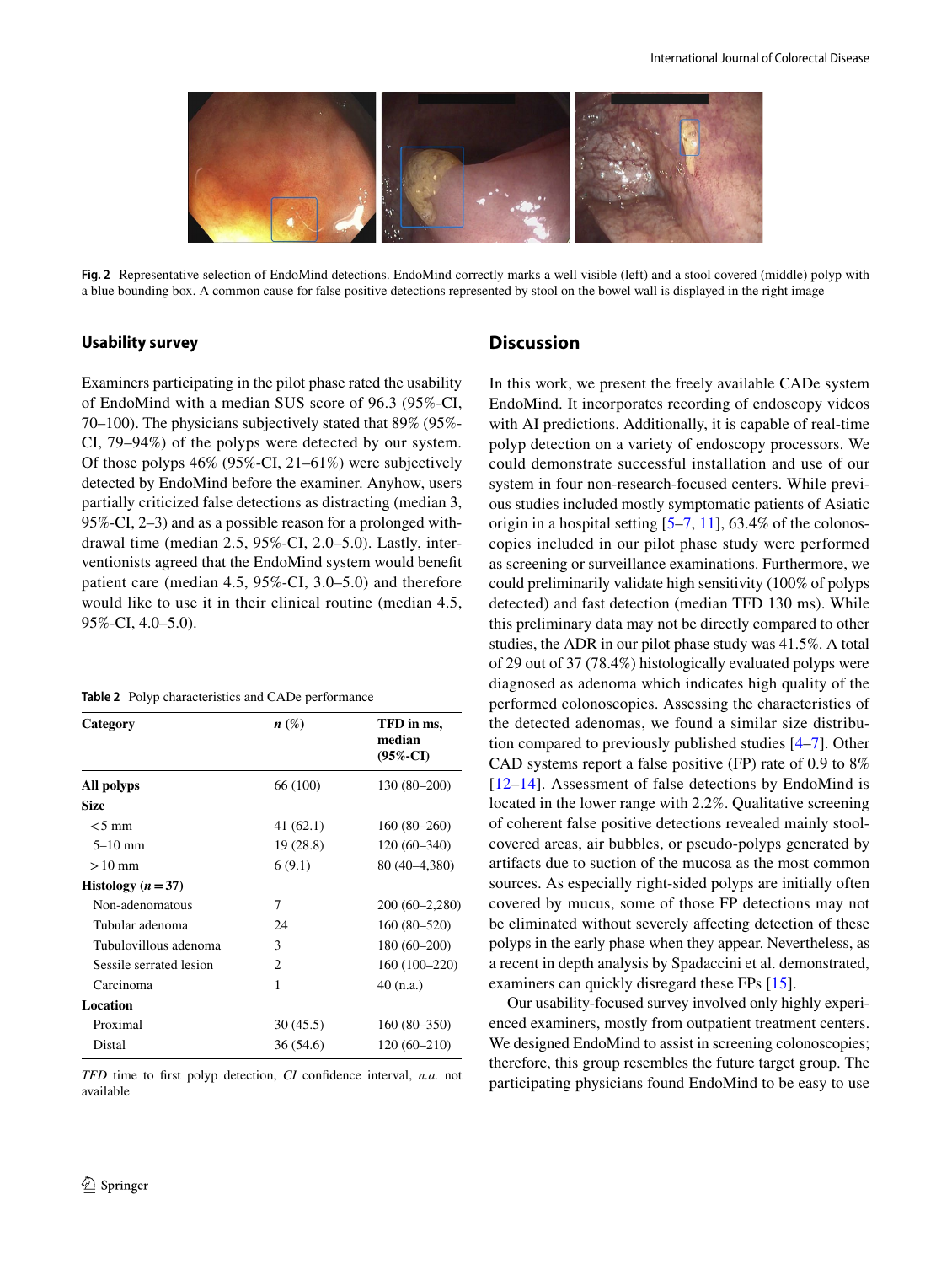and maintain with a median SUS of 96.3 which exceeds the average of 69 [\[16](#page-5-8)]. Furthermore, they agreed that their clinical routine would beneft from the regular usage of Endo-Mind. However, the examiners also stated that false positive detections might increase their withdrawal time. Additionally, even correctly detected polyps might disturb the workfow if the physician has already identifed it. Therefore, features to easily and even automatically deactivate the system should be implemented in future. While manual deactivation may be achieved by a foot switch or voice command, automatic deactivation based on the examination state seems also promising. For this, the most practical approaches include activation of the CADe system only after identifcation of the caecum and deactivation if an instrument is detected in the feld of view. This would restrict the CADe detections to the withdrawal time and prevent disturbing activations during resections and biopsies.

Additionally, we evaluated the physician's impressions of how many polyps were missed (11%), as well as how many polyps were detected by the system before the examiner (46%). The discrepancy between our determined sensitivity and the survey result may result from a diferent defnition of detection: while frequently used metrics accept a polyp as detected if it is recognized at all, examiners might defne a polyp, which is only detected after it is centered and focused on the image, as missed. As a more realistic measure, we therefore evaluated the TFD. Here, 89.4% of the polyps were detected in less than a second, which closely correlates with the examiners' impression of the percentage of CADe-identifed polyps.

While our results imply high clinical value of our freely available CADe system, absence of a control group in this early stage as well as the small sample size demands verifcation by a larger, randomized, controlled study. The aim of this study was therefore not to present how our system improves the ADR, but instead to demonstrate the application of this new CADe system in a clinical scenario involving multiple processor types and an evaluation of its performance on a frame-by-frame basis.

As our system is easy to use, and preliminary results indicate high practical value, we are confdent that patient care would proft if systems like EndoMind are utilized in the daily routine. Furthermore, the implemented recording capabilities reduce the efort for continuously improving the system. By usage of rapid training iterations, our system enables for user- or patient group–specifc AI fnetuning as it is known from other applications like text to speech applications which improve their performance with increasing time of use. We hope that the EndoMind platform might contribute to improving endoscopy by continuously incorporating new AI features.

**Supplementary information** The online version contains supplementary material available at<https://doi.org/10.1007/s00384-022-04178-8>. **Acknowledgements** The authors acknowledge the support by Prof. J.F. Riemann, "Stiftung Lebensblicke" the Foundation for early detection of colon cancer.

**Author contribution** AH and TJL: study concept and design. AH, TJL, and ZS: statistical analysis. AK and MB: development of the software and neural network. AH, TJL, and MB: interpretation of results, and drafting of the manuscript. AH, TJL, ZS, JT, AK, DF, BS, WGZ, FP, and AM: acquisition of data and providing study material. All authors: critical revision of the article for important intellectual content and fnal approval of the article.

**Funding** Open Access funding enabled and organized by Projekt DEAL. The authors AH and WGZ receive public funding from the state government of Baden-Württemberg, Germany (Funding cluster "Forum Gesundheitsstandort Baden-Württemberg") to research and develop artifcial intelligence applications for polyp detection in screening colonoscopy (funding number 5409.0–001.01/15). AM receives funding from the IZKF Würzburg (funding number F-406) and the Bavarian Center for Cancer Research (BZKF) for further implementation and development of artifcial intelligence for detection of (pre-) neoplastic lesions.

## **Declarations**

**Competing interests** The authors declare no competing interests.

**Open Access** This article is licensed under a Creative Commons Attribution 4.0 International License, which permits use, sharing, adaptation, distribution and reproduction in any medium or format, as long as you give appropriate credit to the original author(s) and the source, provide a link to the Creative Commons licence, and indicate if changes were made. The images or other third party material in this article are included in the article's Creative Commons licence, unless indicated otherwise in a credit line to the material. If material is not included in the article's Creative Commons licence and your intended use is not permitted by statutory regulation or exceeds the permitted use, you will need to obtain permission directly from the copyright holder. To view a copy of this licence, visit<http://creativecommons.org/licenses/by/4.0/>.

# **References**

- <span id="page-4-0"></span>1. Corley DA, Levin TR, Doubeni CA (2014) Adenoma detection rate and risk of colorectal cancer and death. N Engl J Med 370:2541. <https://doi.org/10.1056/NEJMc1405329>
- <span id="page-4-1"></span>2. Liu P, Wang P, Glissen Brown JR et al (2020) The single-monitor trial: an embedded CADe system increased adenoma detection during colonoscopy: a prospective randomized study. Ther Adv Gastroenterol 13:1756284820979165. [https://doi.org/10.1177/](https://doi.org/10.1177/1756284820979165) [1756284820979165](https://doi.org/10.1177/1756284820979165)
- <span id="page-4-2"></span>3. Hassan C, Spadaccini M, Iannone A et al (2021) Performance of artifcial intelligence in colonoscopy for adenoma and polyp detection: a systematic review and meta-analysis. Gastrointest Endosc 93:77-85.e6.<https://doi.org/10.1016/j.gie.2020.06.059>
- <span id="page-4-3"></span>4. Repici A, Badalamenti M, Maselli R et al (2020) Efficacy of realtime computer-aided detection of colorectal neoplasia in a randomized trial. Gastroenterology 159:512-520.e7. [https://doi.org/](https://doi.org/10.1053/j.gastro.2020.04.062) [10.1053/j.gastro.2020.04.062](https://doi.org/10.1053/j.gastro.2020.04.062)
- <span id="page-4-4"></span>5. Wang P, Liu X, Berzin TM et al (2020) Efect of a deep-learning computer-aided detection system on adenoma detection during colonoscopy (CADe-DB trial): a double-blind randomised study.